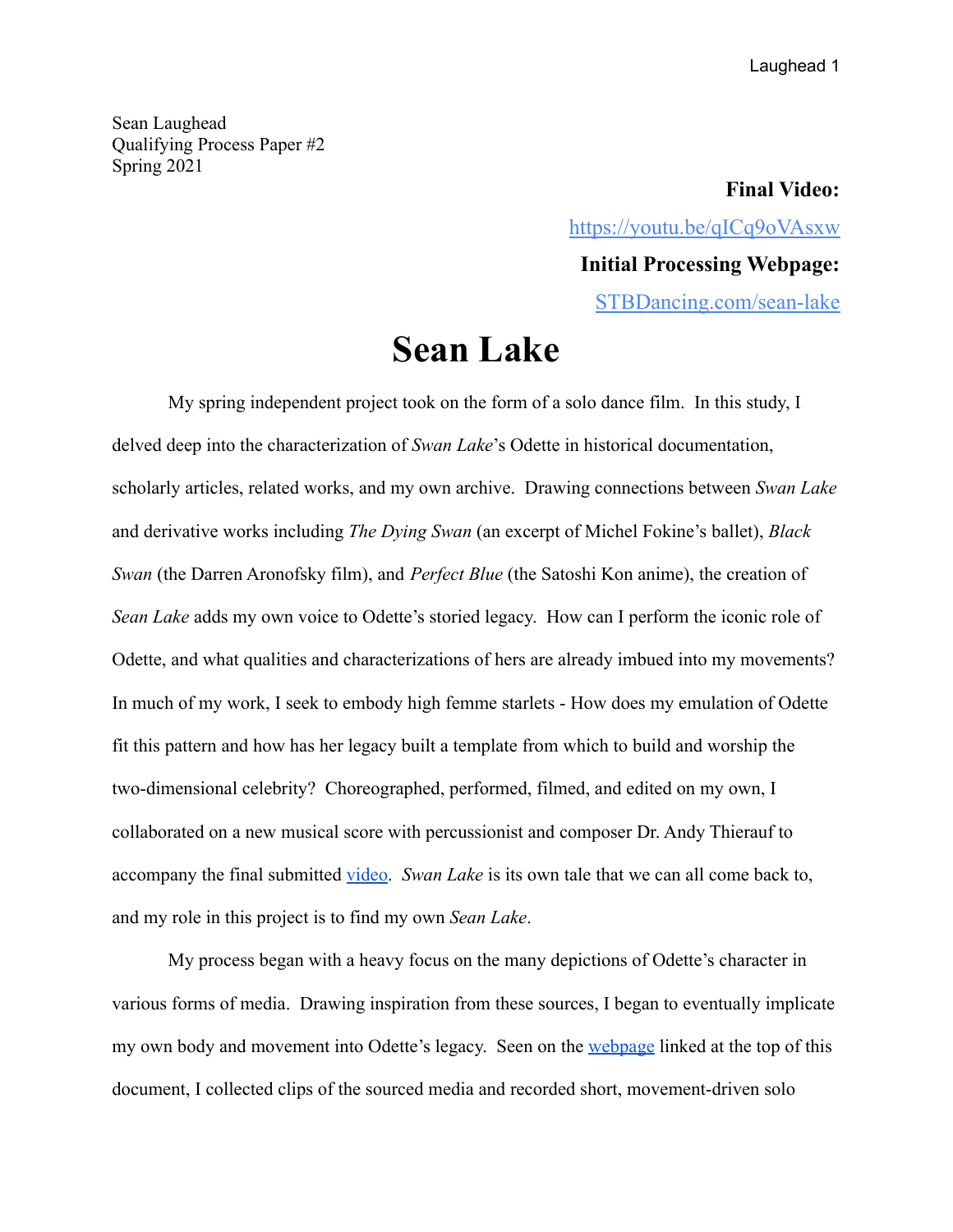studies that provided a palette from which to work. Looking first at the primary text that is *Swan Lake*, I identified the character of Odette as a blueprint or template for much of my understanding of ballet and what constitutes a prima ballerina. This swan exemplified grace, modesty, and celebrity. How does Odette operate as a swan, as a role, and as an impetus for creation (of self, of choreography)?

Turning now to the crafting of my own solo, I wanted to reflect upon the tragedy of Odette, her legacy's immortal shelf life, and my own relation to her characterization. Odette is a figure stuck in time, unable to age into adult life events and is cemented into her own gestures the unending swan port de bras, the winged foot in arabesque attitude derriere, the grooming and preening postures of her head, neck, and arms. Unchanging until death, her character development is locked away without the appearance of her evil twin Odile or the consummation of her and Prince Siegfried's brief relationship. Odette is depicted as consistent and without the capability of transition, caged in her unstained tutu.

Performing as my own Odette, I brought in my favorite stagings of *Swan Lake* and transposed their prima ballerina choreographies onto my own body, specifically drawing attention to scenes that featured Odette as a sole focus, without the partnership of Prince Siegfried or studying Odile's brief appearances. Mixing this balletic vocabulary with my own aesthetics of improvisatory, release-heavy movements, I sought to dance my own interpretations of Odette's characterization alongside her future as a Dying Swan. Embodying tried-and-true balletic qualities of "outwardness, verticality, skill, clarity, objectivity, [and] grace," this solo begins to challenge the perception of where and how Odette's story is ingrained and reconstructed (Cohen, 133). The fashionable traits of yesteryear have been codified into the traditional choreography of *Swan Lake*, and the ballet can be seen as a living, dancing document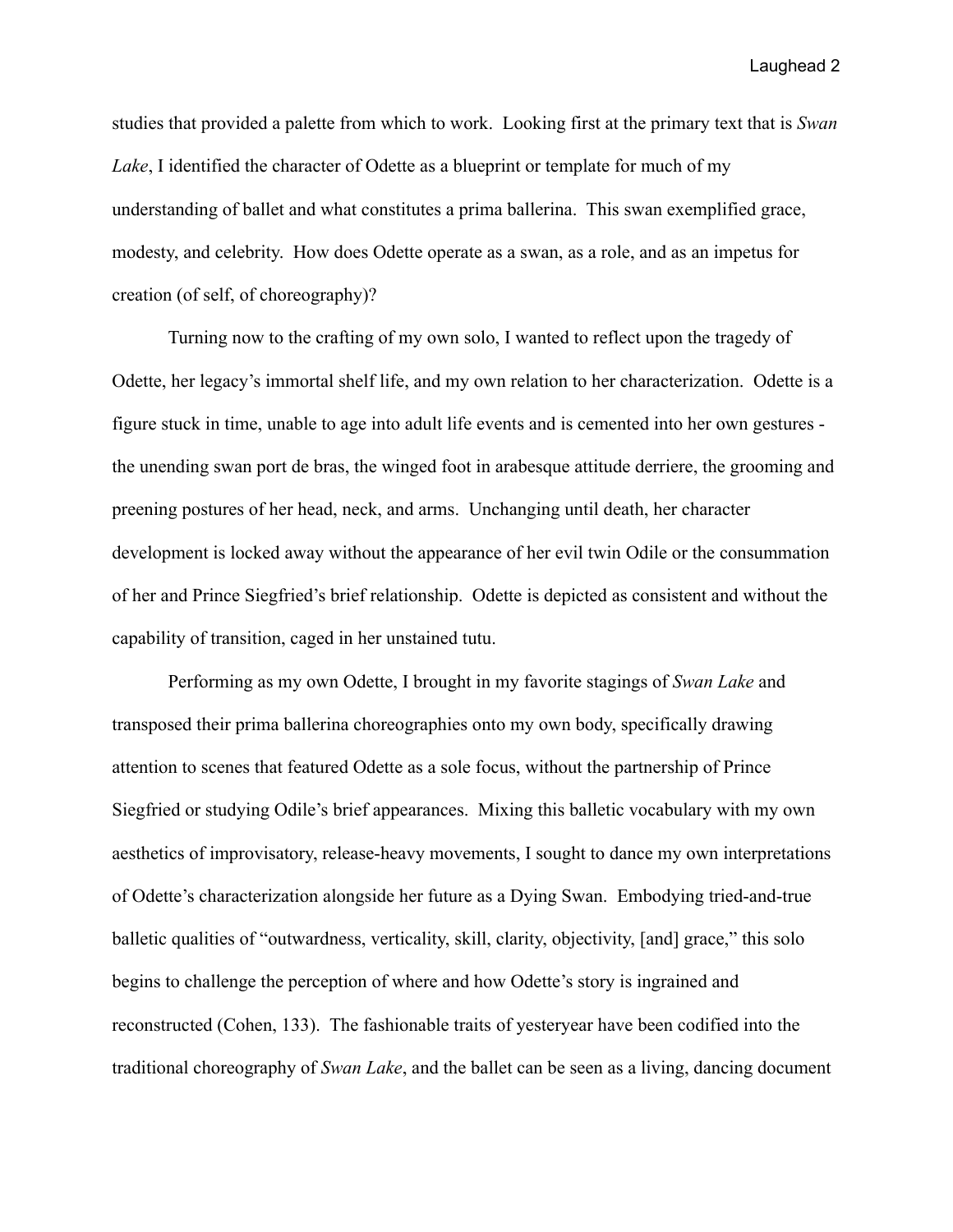of Odette's popular characterization. Who performs as Odette, who wants to see Odette dance, and what does she tell us of culturally-contrived, attractive attributes? Generally young, slim, white women still climbing the ranks of a ballet company's roster take on this role. *Swan Lake* is a coming of age tale for Odette and a milestone for her ballerina. The arguably-derivative work of *The Dying Swan* continues in this role. If we project Odette onto the soloist here, we see her at "a moment [Fokine's] predecessors had chosen to leave unchoreographed," and this metaphorical death dance occasionally even celebrates its performer's retirement and final performance (Scholl, 37, 57).

If my goal was to produce my own swan song (which Odette and *The Dying Swan* prove is the most important part of a swan's life), I also put forth my own internal interest in Odette's story: I love a good story about a young woman beginning to navigate in this chaotic world. I hate to propagate these predictable narratives, but they give me an inlet toward pop culture as a queer person. In expressing this adoration as my own work, I'm finding communion through performance. This outward "fandom," Stonely makes mention of, "is a series of devotional exercises that allow us to enter into the diva's or prima's magic circle of power and desire" (Stonely, 127). By emulating her final plight/flight in my own swansong, I reach toward Odette's two-dimensional character role - the soft, timid, and pure pale bird.

The swans of *Swan Lake* are ethereal creatures initially discovered through a royal hunting expedition. Among this gaggle, Odette is the most beautiful animal. She is shy and demure. She is a starlet in the sea (lake) of other like creatures. Timid at first, she isn't even aware of the grace that she displays in her meek movements (Cohen, 48). Odette's love for Prince Siegfried becomes the ballet's crux, as only moments later he later falls for her saucier foil. "Good and evil, obedience and rebellion, fidelity, [and] responsibility" all figure into the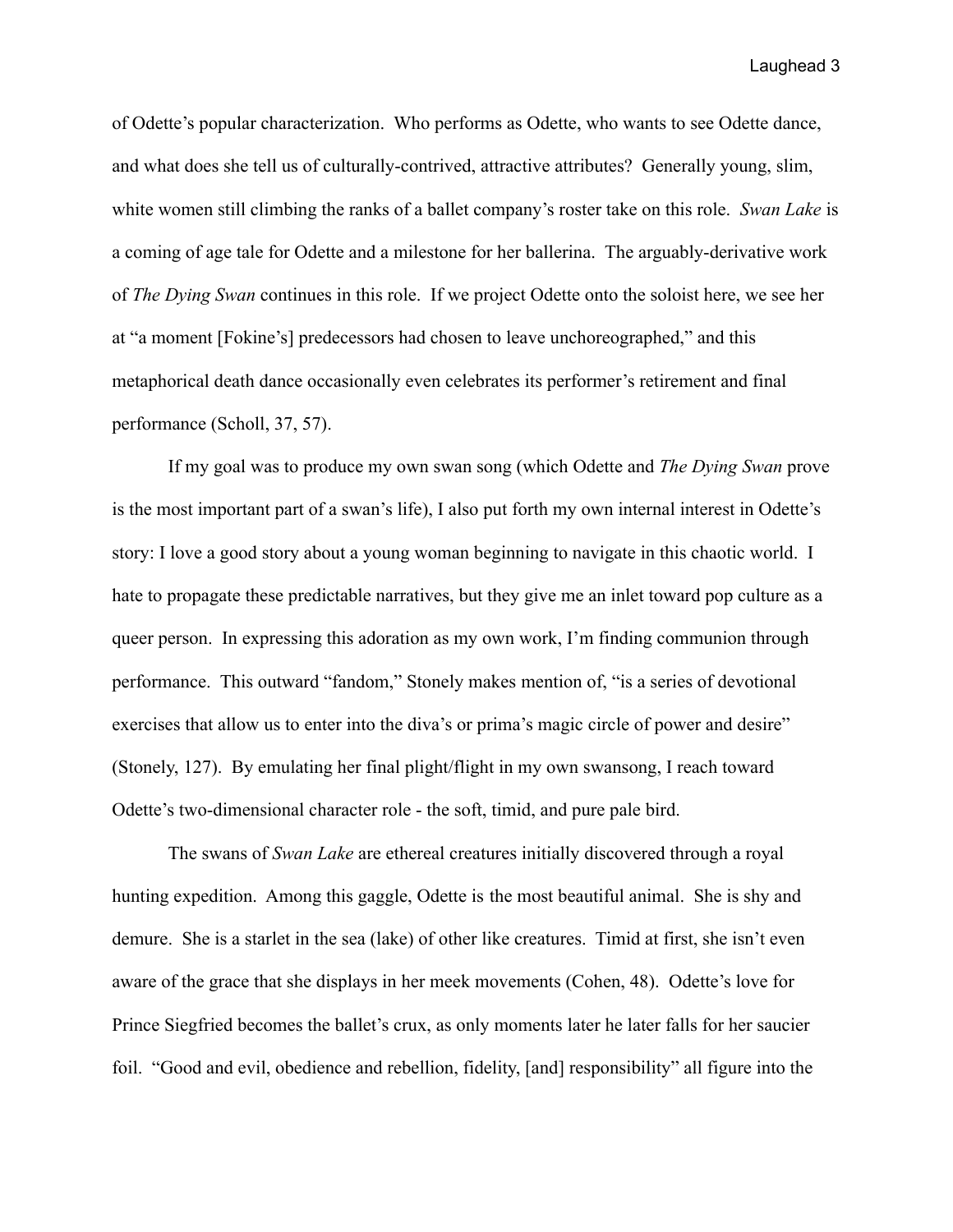shallow plotline of this work, but Odette's opportunity for a first tryst remains unseen (Cohen, 101). Swan Lake's storyline pits Odette against her alter ego (or twin in some versions) of Odile, and rather than allowing Odette pleasure, we see Odile's character as the sexualized adult in order to not "sully the otherwise perfect image" of Odette's virginal youth (Midgelow, 174). What happens when I dance this swan's dance, and there is no love interest, alter ego, or theatrical drama?

Unbefitting of the wild swan, *Sean Lake* takes place in my fenced-in backyard. I'm far from a prima ballerina and, unlike Odette, I am not "'sacred and mythical," but rather mundane and out-of-shape (Stonely, 133). There is no scenic lake with fog and a painted backdrop, but I have procured a kiddy pool. This *Swan Lake* is self-produced and a little tongue-in-cheek. I play in my own pandemic-built reality: if the CDC guidance tells us to stay home and practice social-distancing, I am forced to make due and pick up my dog's poop before prancing around in the grass. In brainstorming and searching for a setting for this work, I was challenged with its specificity: a proscenium stage or black box theater allows work to live in a land of imagined reality and suspended belief. My *Sean Lake* and its backyard location feel impromptu and low-budget. The grandeur afforded to staged productions is out of reach for this Odette, but at least she doesn't have to wear a mask or be near people.

Set on my own body, the solo takes on its own queered reality. My skinny AMAB self as "intermediary," the choreography of the White Swan is inherently "rethought, reshaped, reinterpreted" through its transformation in my performance (Cohen, 7). This transgendering of already mutated choreography plays into my continued development of improvisational practices in queer worldbuilding. My work often evolves (devolves?) into performance structures where the audience, my swoopy dancing, and some heckling of cross-dressing live in the same reality.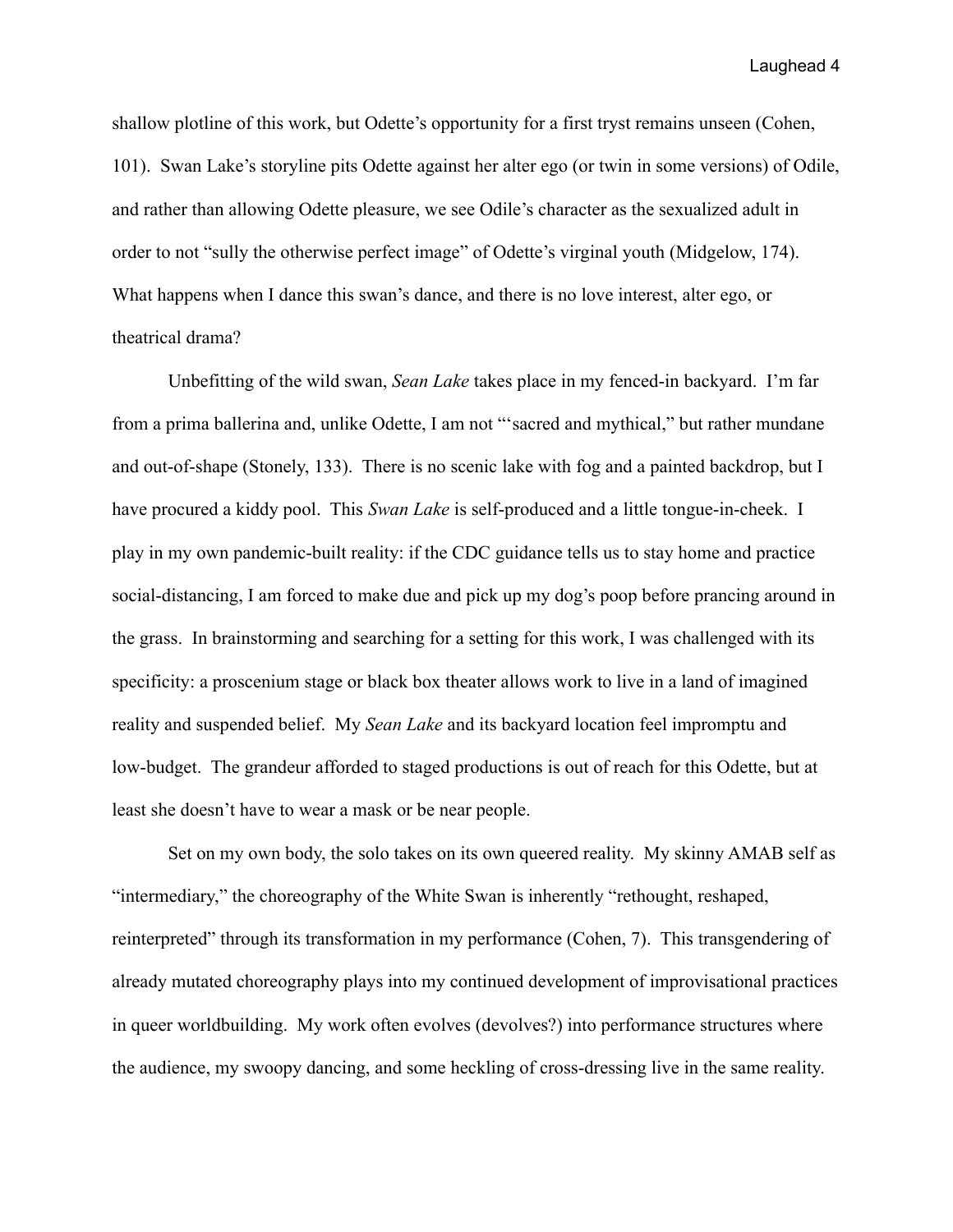LGBTQIA+ individuals, facing little-to-no outward representation through history, flock to find the smallest hints of potential empowerment in established cultural properties. Rather than falling into my usual Sean tropes, I build my own swan by appropriating the traditions found in this ballet legend's simple choreographies. I've danced as Prince Siegfried, but have never been given the opportunity to try my hand (wing) at his tragedy-bound lover. Taking on the historical entity that is Odette, I too yearn for the "spectacle" and "escapist pleasures" that the codified ballet world cannot provide (Stonely, 126). If it's not available to me, I must make it myself! The meek figure of the White Swan is fertile ground on which to project my own sensibilities: A flat, static character on her own, I see an opportunity in which I can find depth and mine for myself inside her role. Even in *The Dying Swan,* Fokine's work plays into the "artistic decadence" of the time by summarizing the swan's place in the canon with a short, feathery solo (Scholl, 37). (A keen ear can hear a stylized rendition of the Camille Saint-Saëns score played by Dr. Thierauf in one of our previous cabaret performances.) There's no need to watch all the trials and tribulations of *Swan Lake* if you can see the same outcome unfolding here. Similarly, *Sean Lake* seeks to summarize Odette's brief anthropomorphization in its own way.

Continuing to distance myself and my dancing from my body (not unlike other queer diva worshippers), I am prone to "adopt female stars, to see [myself] as the other and through the other" (Stonely, 127). In some of my other cited source materials, I scoured for narrative responses in more recent cinematic adaptations of Odette's story through Darren Aronofsky's 2010 film *Black Swan* and Satoshi Kon's 1997 animated venture into celebrity, *Perfect Blue*. Both works adapt the white swan into their own lakes. Natalie Portman's virginal Odette is haunted by her classical counterpart: she repeats history by dancing the tragic choreography of the past Odette. *Perfect Blue*'s Mima also follows tropes built by the White Swan in order to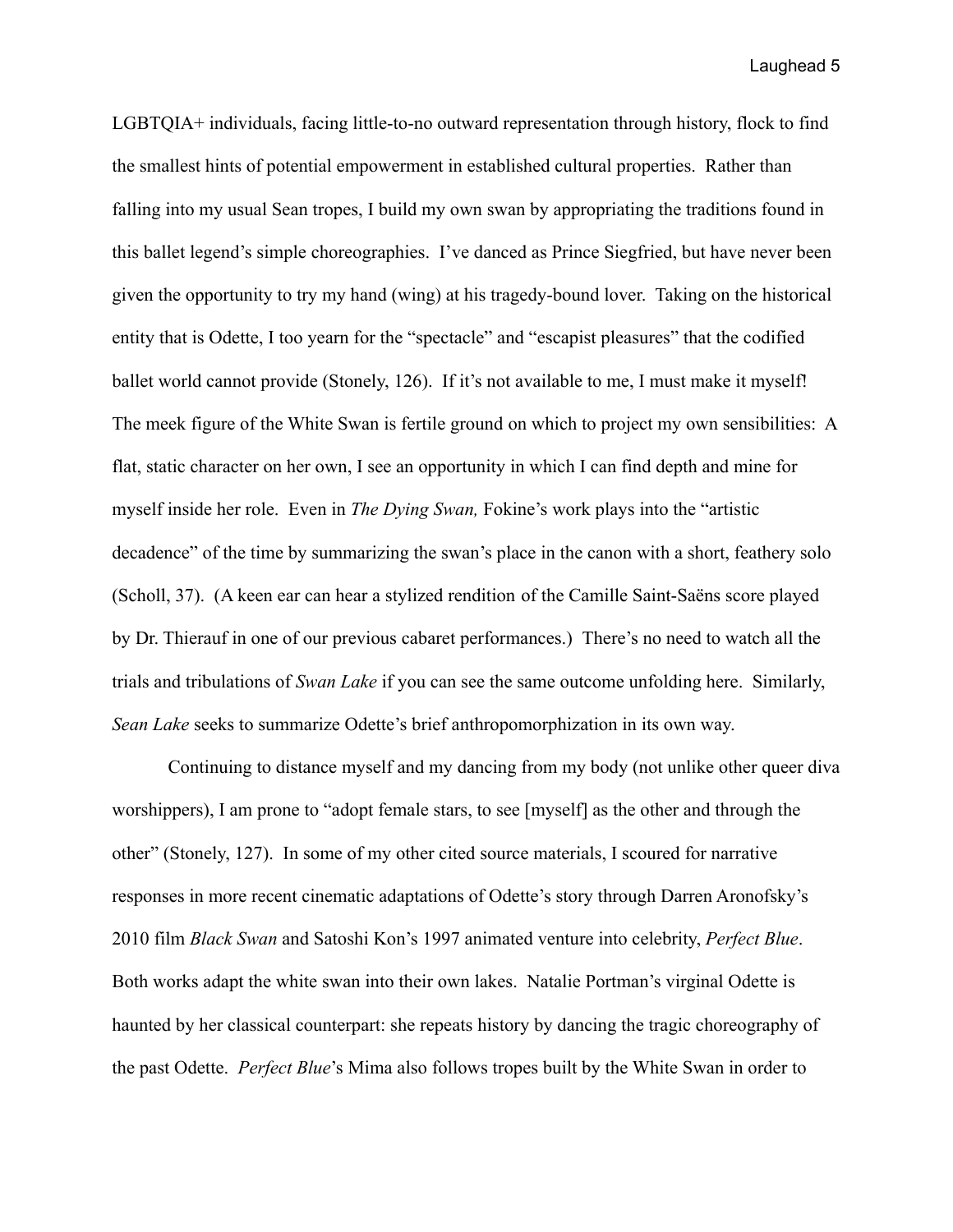embody the integral, prized qualities set before her: grace, purity, and celebrity. This template of ideal, perfection-centric characterization doesn't allow their growth. In these emulations of the two-dimensional Odette, these starlets forget to account for their own agency, and cannot dance past the adversities that eventually transform them.

The Odette of *Sean Lake* is no different. I dance the same old dance, continuing to play toward the ideals of fluidity, mild manners, and the line-oriented aesthetic that ballet nurtures and our culture prizes. My rendition is performed as a solo with no audience: my suburban southeastern Iowa City backyard is fenced-in, and no Siegfrieds can find me. My evil twin Odile has yet to be magicked into reality (but my twin brother Ian is far-off in his Des Moines backyard.) I dip my feet into my own lake, but my pink kiddy pool does not transform me - I am alone and at home since March 2020.

The final passage of my submitted dance film involves costuming myself in a glittery white dress. Flowy in its construction, the donning of this dress is an acceptance of my place in Odette's world. I feel comfortable in it - it fits my slender frame and no one is near enough to hate-crime me. There are no feathers (I don't need or want to be too literal), but I am content in getting dressed up and dancing around. Until some unforeseen lover or foe arrives on stage to change my trajectory, I'll continue in this manner. I could flail my arms about for days on end and never tire of implicating myself in the inheritance of the famous swan character in popular culture. Of these historical narratives, Peter Stonely writes, "The story might not give us a sustained version of ourselves, but it might, whether inadvertently or not, give us glimpses upon which we can build" (Stonely, 126).

Within the scope of this project, I perhaps did not add new knowledge to the trove of repetitive reconstructions and reinterpretations of the timeless classic of *Swan Lake.* My dancing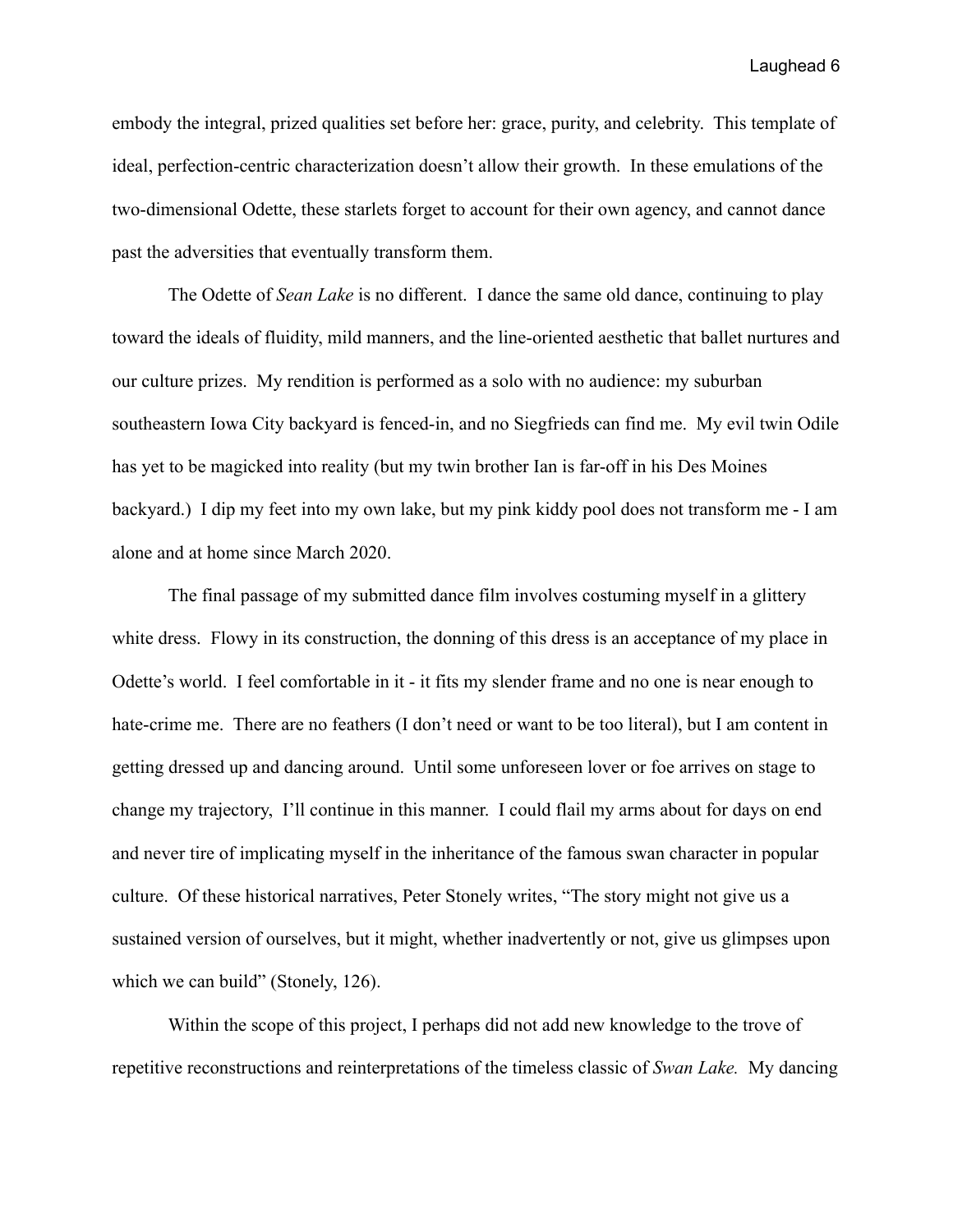and the videos I produced will only be seen by the faculty panel and those that scroll endlessly around my website. *Sean Lake* is another one of my attempts at finding my place in the dance field when no one is watching, yet still being evaluated. Caught in this limbo of a pandemic, my Odette twirls, skips, stretches, and lingers around the backyard, forever waiting for an outside force to change her.